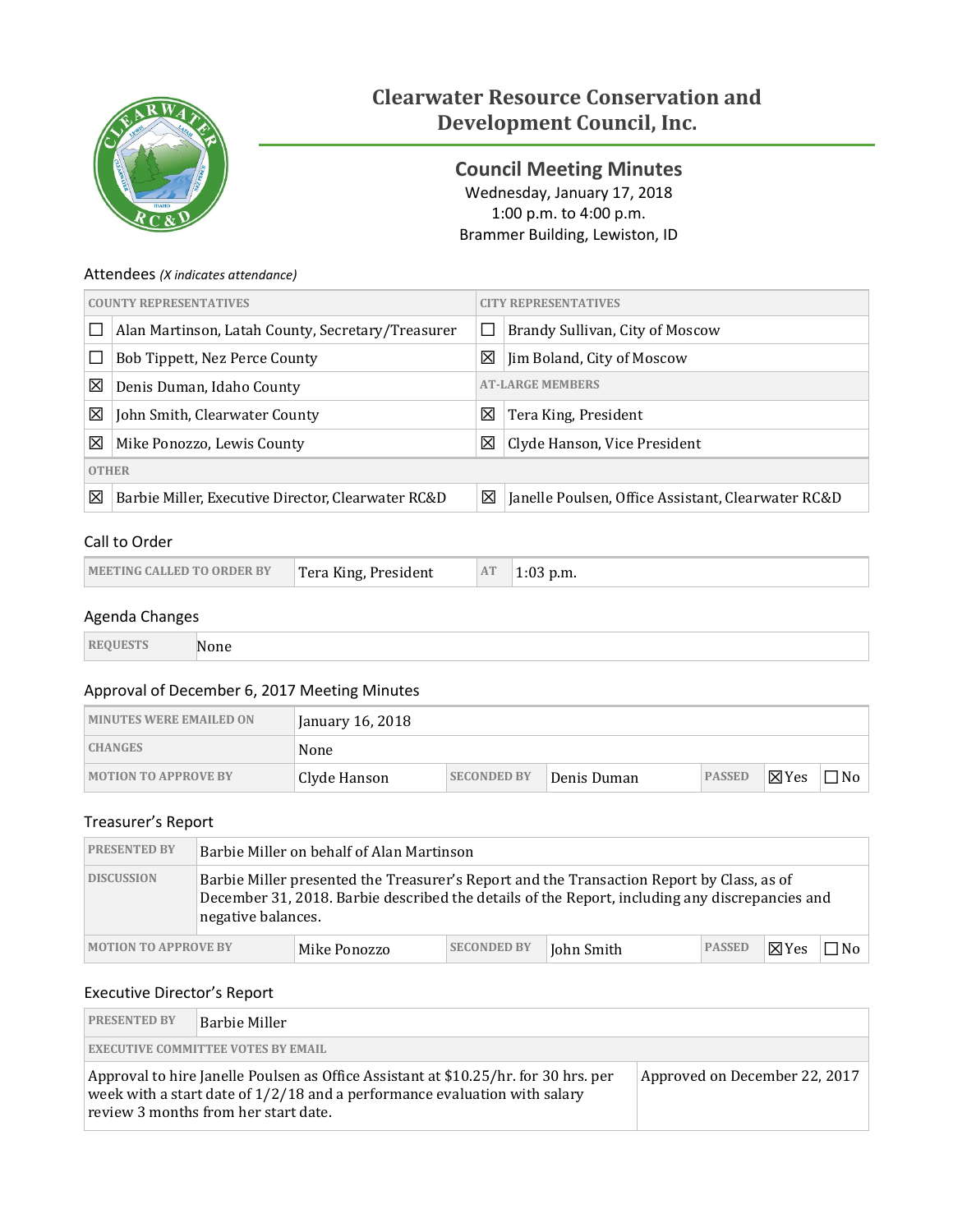#### **GENERAL UPDATES**

#### Office assistant update

- Janelle Poulsen start training for a few hours the weeks of 1/3/18 and 1/8/18, and returned on 1/16/18 to begin her regular 30 hours per week.
- Janelle has a background in hospitality and is excited to start in a new direction with the Council.

New Council Member Orientation – Conference call scheduled 1/19/18 at 2:15 pm for the new council members.

#### Umpqua online banking

- Alan and Barbie completed training so that we can offer ACH services.
- Tera is setup as an approver; need to set Clyde up, too.
- Will do a test run prior to full implementation.

## Annual Audit

- Scheduled for Feb 1-2, 2018.
- Harris & Co will perform the audit.
- Audit and tax return will be presented at 3/21/18 Council meeting.

Executive Director approval policy – Barbie will circulate a draft in the next week or two.

#### Year-end tax reports

- Payroll reports have been filed & W2s mailed.
- 1099s will be finalized next week.

#### **PROJECT UPDATES**

#### Community Chaplain Corp update

Not going to pursue  $501(c)(3)$  status at this time but will keep us in mind if they decide to go that way in the future.

#### Igniting Innovations

• Idaho National Laboratories awarded a Battelle Energy Alliance, Technology Based Economic Development Grant in the amount of \$6,050 to purchase a 3-D printer and CAD software. These tools will help local inventors develop and evaluate prototypes.

#### Community Fire Assistance

• Received 4 proposals in response to the Maggie Creek Fire Response Guide RFP. Will meet on 1/25/18 to review the proposals.

Discussion with Tony Sunseri from NRCS (update provided by Tony Sunseri)

- NRCS is short on staff due to the hiring freeze, retirements, and turnover, and they do not have the ability to hire staff to fulfill the necessary duties. The funds are available to do this, but they need the help from an RC&D to accomplish these needs.
- Wanting to enter into a 5-year agreement of \$175,00-\$200,000 with one of the Idaho RC&Ds to provide financial support to the SWCDs across the state.
- Cannot enter an agreement on the national level because they will not enter into an agreement with any conservation districts under a specified annual amount.
- Advantages of this agreement one large agreement for them, versus 18 small agreements; ability to provide needed technical support without additional staffing.
- Challenges they are trying to overcome wanting one RC&D to partner with to avoid spreading administration duties to multiple regions; could potentially enter agreements with multiple RC&Ds in the future so wants to maintain a good relationship with all of them; meeting the matching contributions requirement (25% absolute minimum, 50% is standard).
- There is a framework set up for what the NCRS is expecting of an RC&D and will need them to do the funding aspects of any upcoming projects.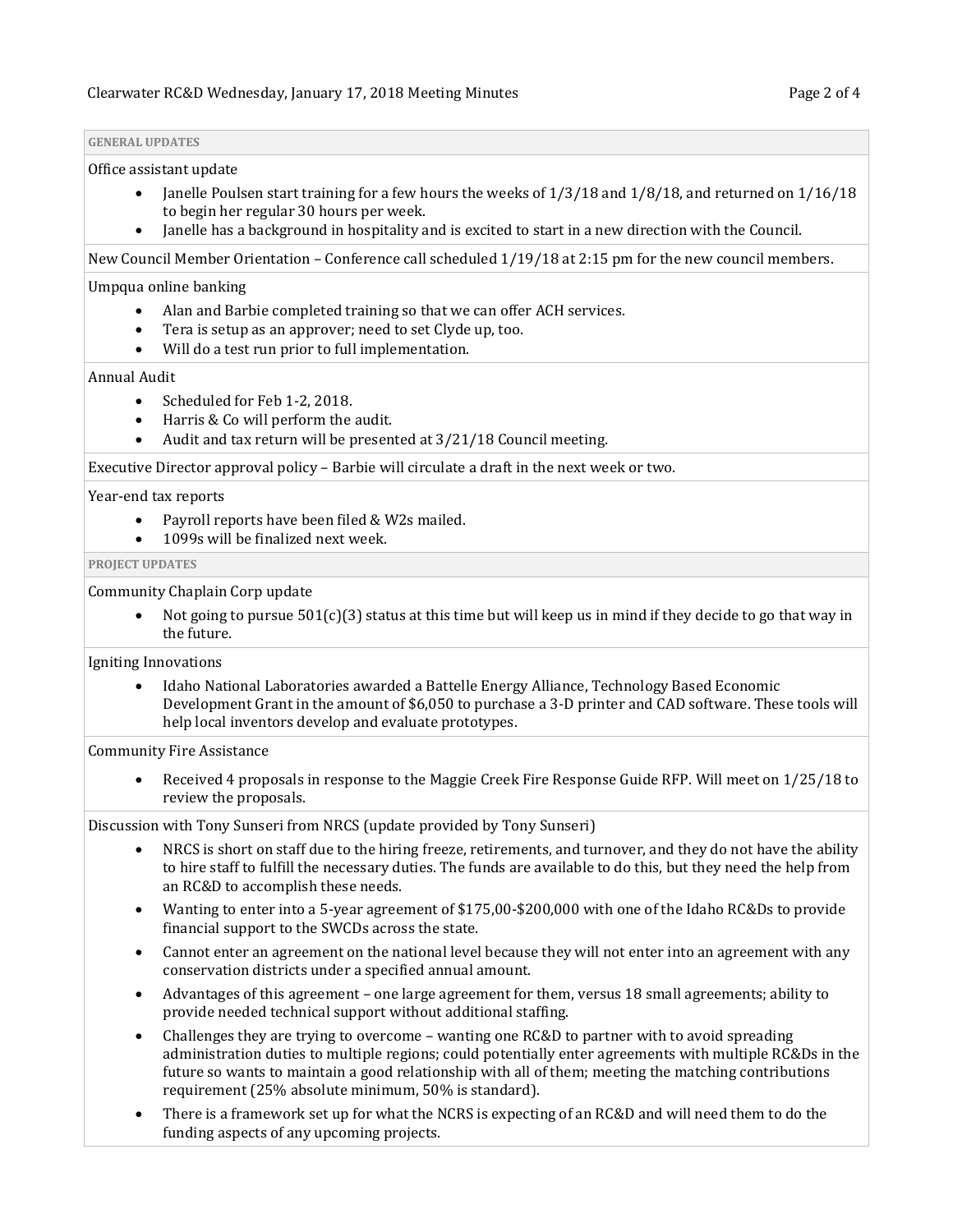Will be meeting soon with Kelli Rosellini to discuss a new recreation-based collaborative she is helping to establish.

#### CBYCC

- Youth Council conference call on 12/20/17 to discuss upcoming season:
	- Season will run  $6/11/18 8/2/18$ ; crew leaders will start earlier.
	- − 6 regular crews this year (Grangeville, Orofino, Pierce, 2 in Kamiah/Kooskia, and adding a new crew in Potlatch).
	- − Will fill 2-3 positions on the Wilderness Trail Crew, based out of Powell, again this year.
	- − No need at this time for an Information Assistant position.
	- − FS would like to tie the CBYCC program into their 4-week Residency Program they will be hosting this year at the Kelly Creek Work Station. The program will target nationally recruited youth. Would like for the CBYCC to provide an assistant crew leader/cook.
	- − Funding agreements already place with National Park Service and US Forest Service.
	- − Working on agreements/MOUs with past partners and pursuing additional partners, particularly in the Potlatch area.
	- − Tera has been working on the outreach and program schedule.
	- − We plan to begin recruiting for any vacant Crew Leader positions by the end of January and hire by the end of March.
	- − Will need to hire a program assistant to replace the Framing Our Community contract. Will discuss more later on the agenda.
	- − We plan to complete the crew member recruitment for 43-44 people by early May.
	- − Last year we brought in close to \$170,000 from the CBYCC alone.
- Next CBYCC Youth Council conference call scheduled for Friday, 1/19/18.

#### Idaho RC&D Discussion

| <b>PRESENTED BY</b> | Clyde Hanson                                                                                                                                                 |
|---------------------|--------------------------------------------------------------------------------------------------------------------------------------------------------------|
| <b>DISCUSSION</b>   | The Idaho RC&D Association reached out to Clyde Hanson about whether the four RC&D's in Idaho<br>should maintain a state recognition.                        |
|                     | Cons:<br>Idaho RC&D Association would no longer be represented in the Western Region,<br>$\bullet$<br>therefore our Council would not be represented either. |
|                     | This could potentially snowball to the National level. If this were to happen, the Council<br>would no longer have a placeholder in the Farm Bill.           |
|                     | Pros:<br>Could our Council maintain credibility independently?                                                                                               |
|                     | We could try to revive the state board by having our Council members step up to<br>maintain it.                                                              |
|                     | We are hopeful that the upcoming changes at the national level will reinvigorate the<br>activity for all RC&Ds.                                              |
| <b>CONCLUSIONS</b>  | Tera King will contact Bill Moore and touch base with him about what our Council should consider<br>doing to maintain the standing in the Western Region.    |

#### Program Coordinator Position

| <b>PRESENTED BY</b> | ¶Tera King                                                                                                                                                                                                                                                                                           |
|---------------------|------------------------------------------------------------------------------------------------------------------------------------------------------------------------------------------------------------------------------------------------------------------------------------------------------|
| <b>DISCUSSION</b>   | There was a request from the US Forest Service to hire a backup crew leader and camp cook for the<br>residency program. The CBYCC is also in need of a program assistant. Because of this, Tera and<br>Barbie were considering combining the needs into one position but have since concluded that a |